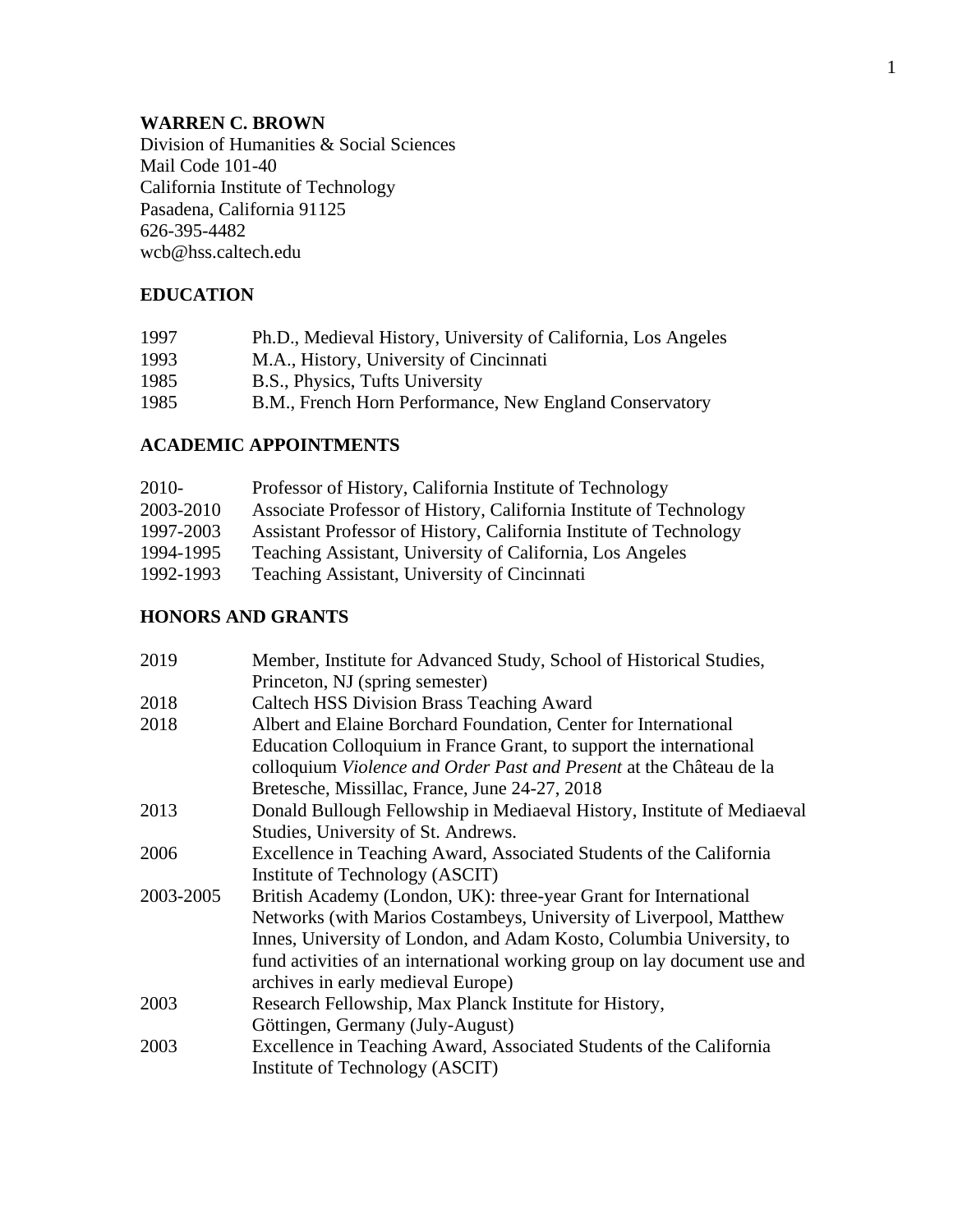| $2001 -$  | Associate, Center for Medieval and Renaissance Studies, University of |
|-----------|-----------------------------------------------------------------------|
|           | California, Los Angeles                                               |
| 2000      | Research Fellowship, Max Planck Institute for History,                |
|           | Göttingen, Germany (July-September)                                   |
| 1993-1997 | Four Year Departmental Fellowship, University of California,          |
|           | Los Angeles                                                           |
| 1995-1996 | German Academic Exchange Service (DAAD) Annual Grant                  |
| 1985-1987 | Fulbright-Hays Scholarship for study in Germany                       |
|           |                                                                       |

## **PUBLICATIONS**

## Books under contract

*Beyond the Monastery Walls: Lay Men and Women in Early Medieval Legal Formularies* (Cambridge University Press, forthcoming)

*Violence in Medieval Europe*, 2<sup>nd</sup> edition (Routledge Press, forthcoming).

## Published Books

*Violence in Medieval Europe*, Longman Press, 2011.

*Unjust Seizure: Conflict, Interest, and Authority in an Early Medieval Society*, Cornell University Press, 2001.

## Edited books

With Rory Cox and Jennifer Jahner, *Violence and Order in the Pre-Modern World*, special issue of Global Intellectual History (forthcoming).

With Marios Costambeys, Matthew Innes, and Adam J. Kosto, *Documentary Culture and the Laity in the Early Middle Ages* (Cambridge University Press, 2013)

With Piotr Górecki, *Conflict in Medieval Europe: Changing Perspectives on Society and Culture*, Ashgate Press, 2003.

## Articles in press

Commentary, "On Punishment and Exemplary Violence", in *Conflict, Language and Social Practice in the Middle Ages: Selected Essays of Isabel Alfonso*, ed. Julio Escalona, Álvaro Carvajal Castro, and Cristina Jular Pérez-Alfaro (Brill, in press)

"Violence in Early Capetian v. Early Valois France: Same Behavior, Different Ideas of Order?", in *Visions of Medieval History*, ed. Courtney M. Booker, Hans Hummer, and Dana Polanichka (Brepols, in press).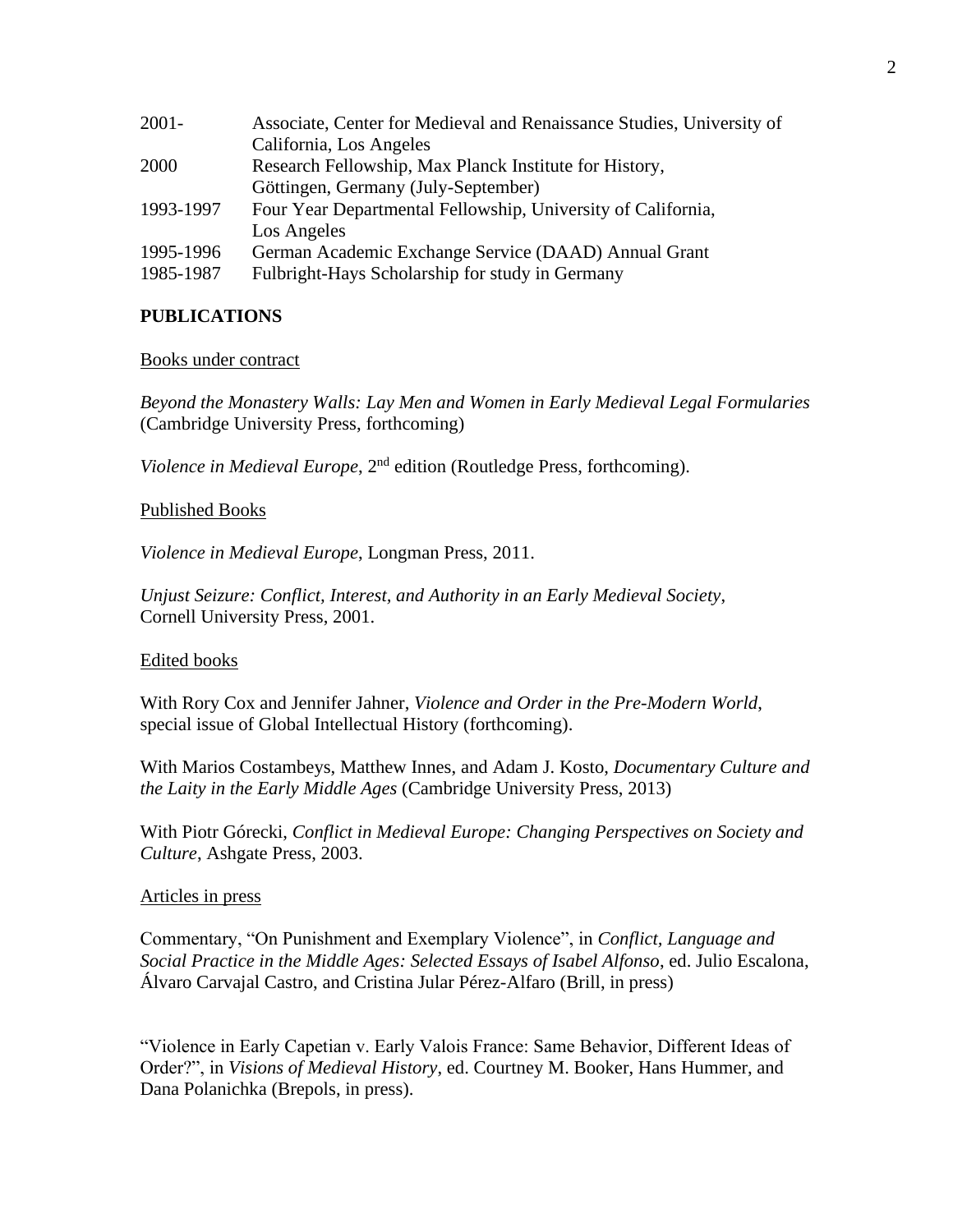"Chapter 10: Violence", in *Reading Medieval Sources: Penitential Books from the Middle Ages*, ed. Rob Meens and Elaine Pereira Farrell (Brill, in press).

"Conflict and conflict records in the Formulae Visigothicae," in *Judicial processes in early medieval societies: Iberia and its European context*, ed*.* Isabel Alfonso, José Andrade, André Evangelista Marques (Brill, in press).

"Konfliktführung unter Laien in den karolingischen Formelsammlungen," in *Vorträge und Forschungen*, *Sonderband: Kleine Welten. Ländliche Gesellschaften im Karolingerreich*, (Ostfildern: Thorbecke, in press).

"Wergeld in the Carolingian Formula Collections," in *Wergild, Compensation and Penance. The Monetary Logic of Early Medieval Conflict Resolution*, ed. Stefan Esders, Han Nijdam, Lukas Bothe (Leiden: Brill, in press).

## **Articles in print**

"Terrorism, History, and Periodization," in *The Cambridge History of Terrorism*, ed. Richard English (Cambridge University Press, 2021).

"The Pre-History of Terrorism" in the *Oxford Handbook of Terrorism*, ed. Andreas Gofas, Richard English, Stathis N. Kalyvas, and Erica Chenoweth (Oxford University Press, 2019).

"Old media put to new uses: legal form books in Carolingian Europe," *The Medieval Globe* 3.1 (Winter 2017), 93-128.

With Christian de Pee, "Medieval media revolutions: an exchange," *The Medieval Globe* 3.1 (Winter 2017), 169-77.

"Instrumental Terror in Medieval Europe" in the *Oxford Handbook of the History of Terrorism*, Edited by Carola Dietze and Claudia Verhoeven (Oxford University Press, published online 2014 at

[http://www.oxfordhandbooks.com/view/10.1093/oxfordhb/9780199858569.001.0001/oxf](http://www.oxfordhandbooks.com/view/10.1093/oxfordhb/9780199858569.001.0001/oxfordhb-9780199858569-e-003) [ordhb-9780199858569-e-003;](http://www.oxfordhandbooks.com/view/10.1093/oxfordhb/9780199858569.001.0001/oxfordhb-9780199858569-e-003) print publication forthcoming).

"On the gesta municipalia and the public validation of documents in Frankish Europe," Speculum 87.2 (April 2012), pp. 345-75.

"The *gesta municipalia* and the public validation of documents in Frankish Europe," in Brown, Costambeys, Innes, and Kosto, eds., *Documentary Practices and the Laity in the Early Middle Ages* (Cambridge University Press, 2013). Note: this is a version of the *Speculum* article given above, but one that is shorter and more narrowly tailored to the purposes of the volume in which it appears; the version above addresses much broader issues of document use in Frankish society in general.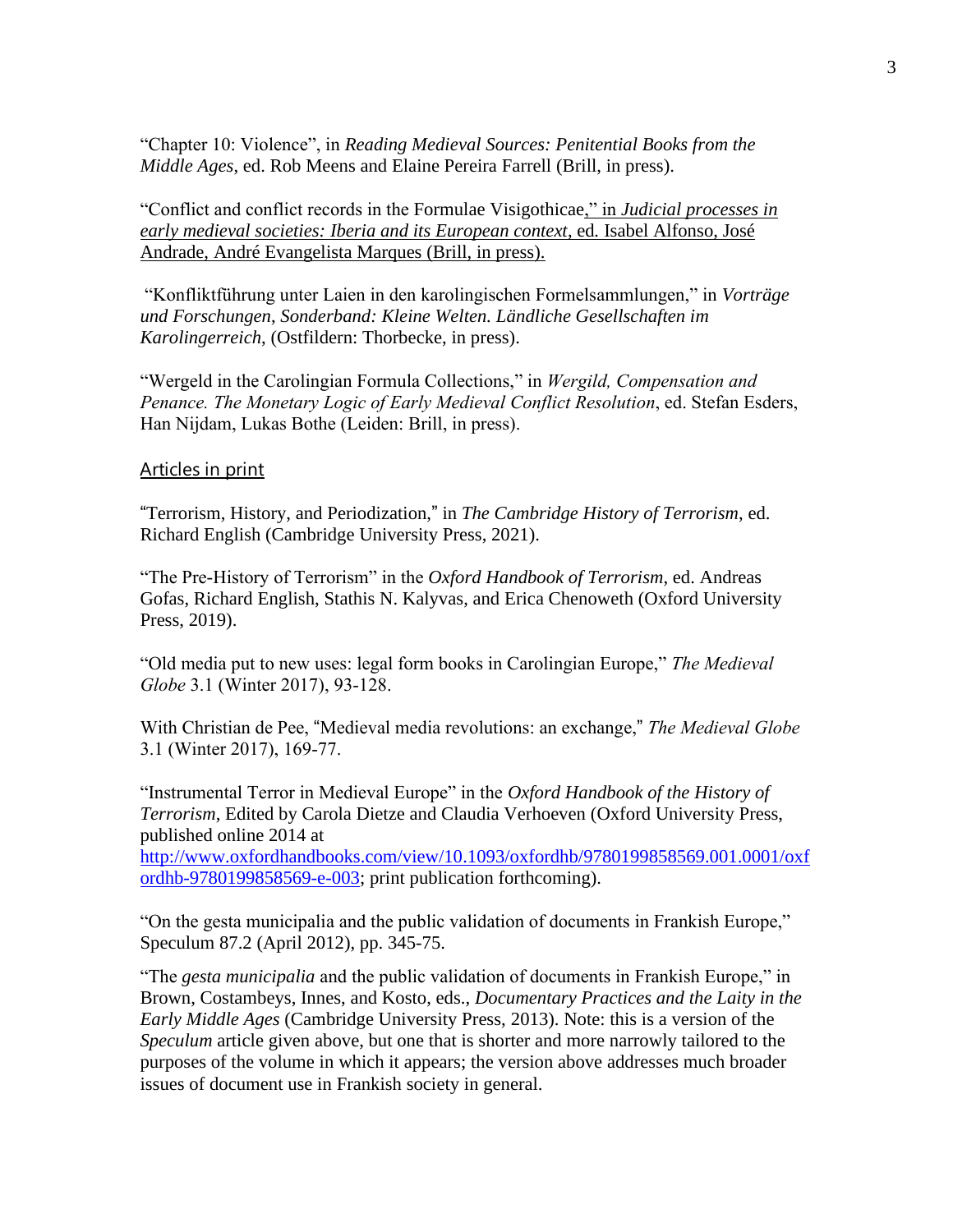"Lay People and Documents in the Frankish Formula Collections," in Brown, Costambeys, Innes, and Kosto, eds., *Documentary Practices and the Laity in the Early Middle Ages* (Cambridge University Press, 2013).

"Die karolingischen Formelsammlungen: warum existierien sie?," in *Die Privaturkunden der Karolingerzeit*, ed. Peter Erhart, Karl Heidecker, and Bernhard Zeller, Veröffentlichungen des Instituts für Österreichische Geschichtsforschung, Dietikon-Zürich: Urs Graf Verlag, 2009, pp. 95-101.

"Konfliktaustragung, Schriftlichkeitspraxis, und persönliche Beziehungen in den karolingischen Formelsammlungen," in *Rechtsverständnis und Konfliktbewältigung. Gerichtliche und außergerichtliche Strategien im Mittelalter*, ed. Stefan Esders, Böhlau Verlag, 2007, pp. 31-53.

"Conflict, letters, and personal relationships in the Carolingian formula collections," *The Law and History Review*, vol. 25 nr. 2, Summer 2007, pp. 323-44. Note: this article represents a revised and expanded version in English of the German language essay above.

"The Idea of Empire in Carolingian Bavaria," in Simon MacLean and Björn Weiler, eds., *Representations of Power in Medieval Germany*, 800-1500, Brepols Press, 2006, pp. 37- 55.

With Piotr Górecki, "What Conflict Means: The Making of Medieval Conflict Studies in the United States, 1970–2000," in Warren Brown and Piotr Górecki, eds., *Conflict in Medieval Europe: Changing Perspectives on Society and Culture*, Ashgate Press, 2003, pp. 1-35.

With Piotr Górecki, "Where Conflict Leads: On the Present and Future of Medieval Conflict Studies in the United States," in Warren Brown and Piotr Górecki, eds., *Conflict in Medieval Europe: Changing Perspectives on Society and Culture*, Ashgate Press, 2003, pp. 265-285.

"When documents are destroyed or lost: lay people and archives in the early Middle Ages," *Early Medieval Europe* 11 no. 4 (2002), pp. 337-366.

"Charters as Weapons. On the Role Played by Early Medieval Dispute Records in the Disputes They Record," *Journal of Medieval History*, v. 28 no. 3 (September 2002), pp. 227-248.

"The Use of Norms in Disputes in Early Medieval Bavaria," *Viator* 30 (1999), pp. 15-39.

### Dictionary or Encyclopedia Articles

"Law, Germanic and Post-Roman" in the *Oxford Dictionary of Late Antiquity*, ed. Oliver Nicholson and Mark Humphries (Oxford: Oxford University Press, 2012)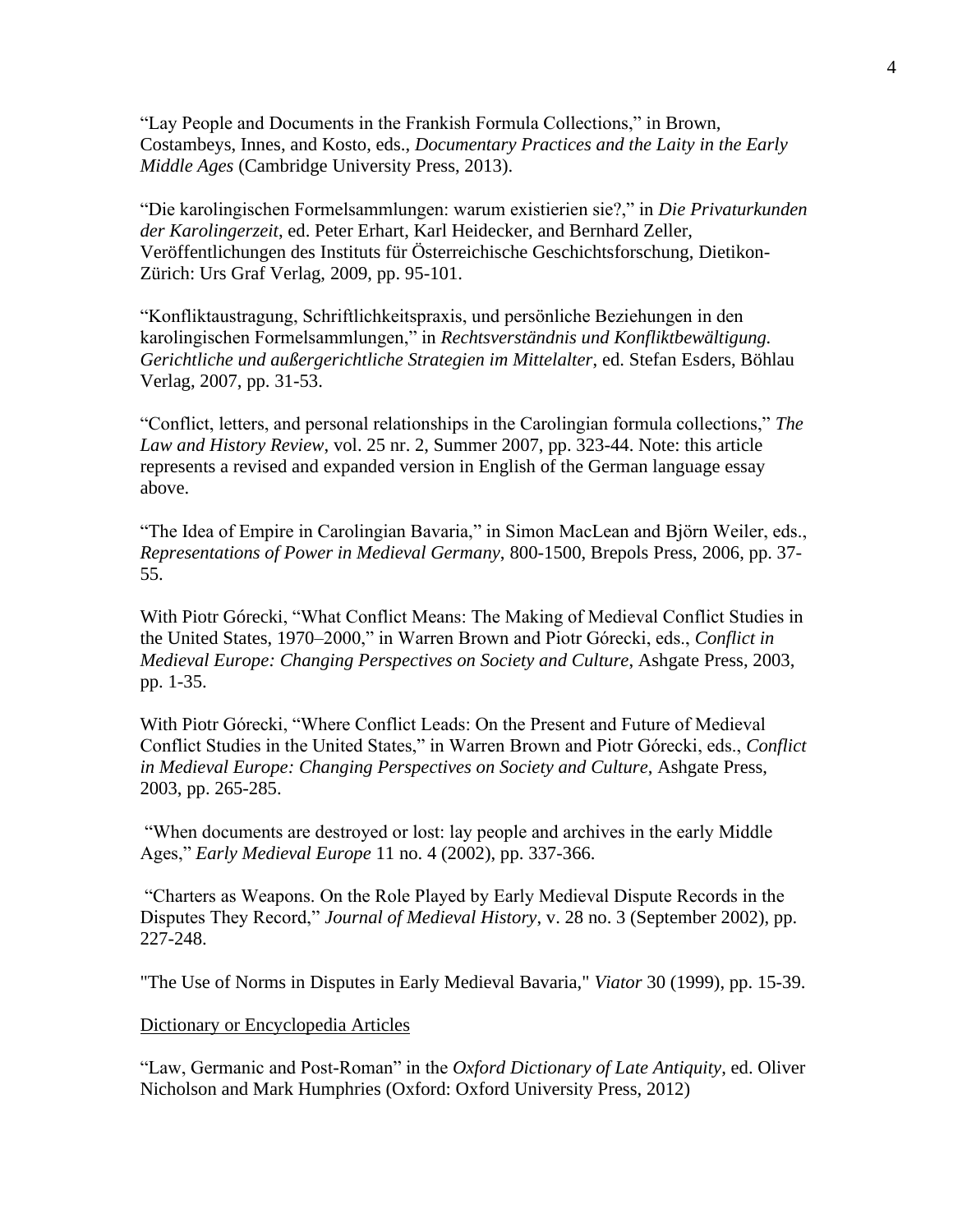"Charter, private" and "Handgemal" in the *Oxford Dictionary of the Middle Ages*, ed. Robert E. Bjork (Oxford University Press, June 2010).

"Justice" and "Community" in the SAGE *Encyclopedia of Political Theory*, ed. Mark Bevirn (SAGE Publications, Inc., May 2010).

## Translations

Translation from the German of Gerd Althoff, "*Amicitiae* as relationships between states and people," in Lester K. Little and Barbara H. Rosenwein, eds., *Debating the Middle Ages*, Blackwell Publishers, 1998, pp. 191-210.

Translation from the German of Gerd Althoff, "*Ira regis*: Prolegomena to a History of Royal Anger," in Barbara H. Rosenwein, ed., *Anger's Past: The Social Uses of an Emotion in the Middle Ages*, Cornell University Press, 1998, pp. 59-74.

#### Reviews

Sarah Patt, *Studien zu den "Formulae imperiales". Urkundenkonzeption und Formulargebrauch in der Kanzlei Ludwigs des Frommen (814-40)*. Monumenta Germaniae Historica, Studien und Texte, vol. 59, *Journal of Ecclesiastical History*, in press.

*Flogging Others: Corporal Punishment and Cultural Identity from Antiquity to the Present*, by G. Geltner, and *Flaying in the Pre-Modern World: Practice and Representation,* ed. Larissa Tracy, *Speculum* 94.1 (2019), 204-06.

*Gewalt und Widerstand in der politischen Kultur des späten Mittelalters,* ed. Martin Kintzinger, Frank Rexroth and Jörg Rogge*, German History* 35 nr. 1 (2017), 127-28.

*The Sleep of Behemoth: Disputing Peace and Violence in Medieval Europe, 1000–1200,*  by Jehangir Yezdi Malegam*, Catholic Historical Review* 102 nr. 1, 147-48.

*Holy War, Martyrdom, and Terror: Christianity, Violence, and the West*, by Philippe Buc*. The Medieval Review (online),* 16.01.14.

*Warfare in Tenth Century Germany*, by David S. Bachrach, *Early Medieval Europe* 23 nr. 1 (2015), 117–120.

*Medieval Violence: Physical Brutality in Northern France, 1270-1330,* by Hanna Skoda, *European Review of History: Revue europeenne d'histoire* 21 nr. 1 (2014), 119-21.

*The Politics of Memory and Identity in Carolingian Royal Diplomas: The West Frankish Kingdom (840-987)*, by Geoffrey Koziol, *The Medieval Review* (online), 21.11.12.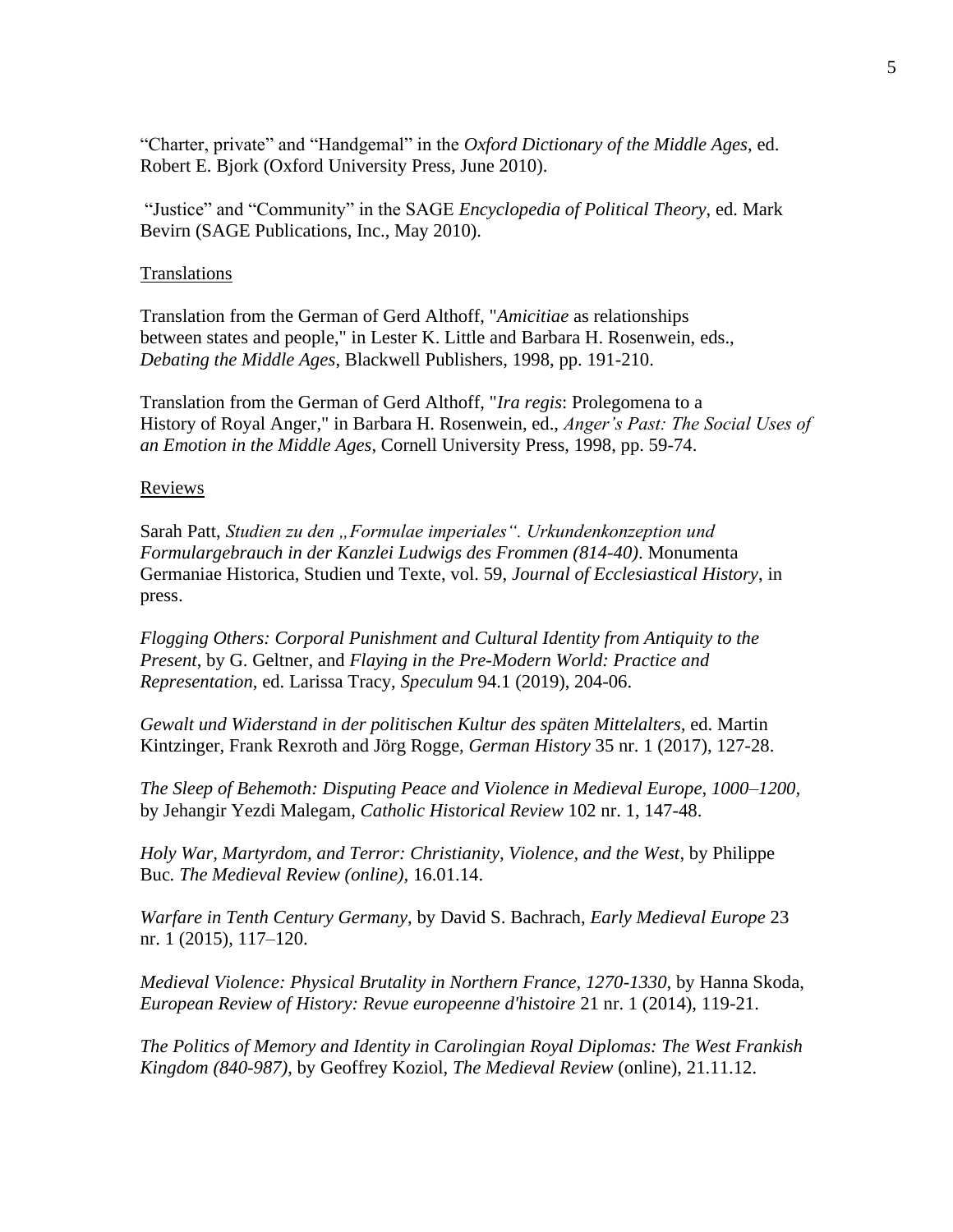*Die Frühzeit der Thüringer. Archäologie, Sprache, Geschichte*, ed. Helmut Castritius, Dieter Geuenich, and Matthias Werner, *Zeitschrift für Thüringische Geschichte*, 26 (2012), 298-301.

*Spektakel der Macht: Rituale im Alten Europa 800-1800*, ed. Gerd Althoff, Jutta Götzmann, and Matthias Puhle, *Francia-Recensio* 2011/2 Mittelalter – Moyen Âge (500– 1500).

Legal Practice and the Written Word in the Early Middle Ages: Frankish Formulae, c. *500-1000* (Cambridge University Press, 2009) and *The Formularies of Angers and Marculf: Two Merovingian Legal Handbooks*, by Alice Rio, *Early Medieval Europe* 19, Issue 2, May 2011, 248–252.

*The Crisis of the Twelfth Century: Power, Lordship, and the Origins of European Government*, by Thomas N. Bisson, *Central European History*, 43 nr. 2, May 2010, 340 - 342.

*Introduction to Early Medieval Western Europe, 300 – 900: the Sword, the Plow, and the Book*, by Matthew Innes, *English Historical Review*, 2008 CXXIII: 1506-1508

*Sauver son âme et se perpétuer. Transmission du patrimoine et mémoire au haut Moyen Âge.* Edited by François Bougard, Cristina La Rocca and Régine Le Jan. *Early Medieval Europe* 15 no. 2 (May 2007), pp. 241-245.

*History and Memory in the Carolingian World*, by Rosamond McKitterick. *Journal of Interdisciplinary History* 37 no. 4 (Spring 2007), 601-602.

*Kingship and Politics in the Late Ninth Century. Charles the Fat and the End of the Carolingian Empire*, by Simon MacLean. *American Historical Review* 110 no. 2 (April 2005), pp. 534-35.

*Herrschaftsweitergabe, Konfliktregelung und Familienorganisation im fürstlichen Hochadel*, by Jörg Rogge. *Central European History* 38 no. 2 (2005), pp. 275-277.

*Friedensstifter und Vermittler im Mittelalter*, by Hermann Kamp. *Speculum* 79 no. 1 (January 2004), pp. 217-218.

*Early Carolingian Warfare: Prelude to Empire*, by Bernard S. Bachrach. *Speculum* 78 no. 2 (April 2003), pp. 454-456.

*A Large-Scale Slave Society of the Early Middle Ages. Slaves and Their Families in Early Medieval Bavaria*, by Carl I. Hammer. *Early Medieval Europe* 12 no.1 (March 2003).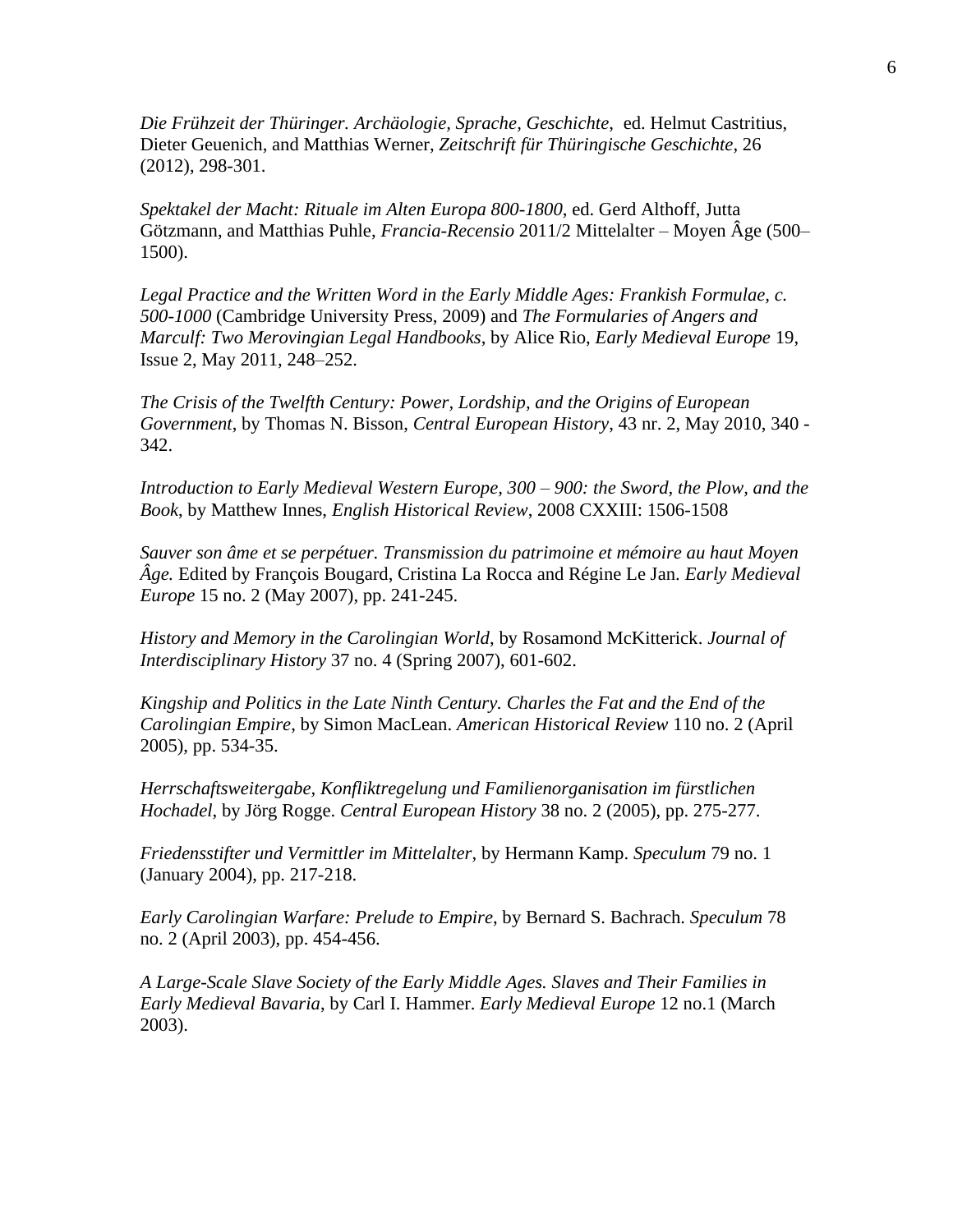*At the Dawn of Modernity: Biology, Culture, and Material Life in Europe after the Year 1000*, by David Levine. *The Journal of Interdisciplinary History* 33 no. 4 (Spring 2003), pp. 605-606.

*Das Konzil von Aachen 809*, ed. Harald Willjung, MGH Concilia 2 – suppl. 2. *The Journal of Medieval Latin* 12 (2002), pp. 338-42.

*Soziales Handeln im Zeichen des Hauses. Zur Ökonomik in der Spätantike und im früheren Mittelalter*, by Ulrich Meyer. *Speculum* 76 no. 4 (October 2001), pp. 1079-81.

*Lex Baiwariorum*, ed. Ernst von Schwind, MGH Leges nationum Germanicarum 5, 2. *The Medieval Review* [online]. 00.05.02.

*Late Merovingian France: History and Hagiography, 640-720*, by Paul Fouracre and Richard Gerberding. *The Medieval Review* [online]. 98.04.06.

#### Unrefereed publications

"What's Middle about the Middle Ages," *Engineering and Science 63*, no. 2 (2000), pp. 8-17.

#### Works for young adults

*Fidel Castro*, Millbrook Press, 1994. *John C. Calhoun*, Chelsea House, 1993. *Alternative Sources of Energy,* Chelsea House, 1992. *Robert E. Lee*, Chelsea House, 1992. *Colin Powell,* Chelsea House, 1992. *The Search for the Northwest Passage,* Chelsea House, 1991.

### **RESEARCH PROGRAMS**

Two-year research module, *Violence and Political Order in the Pre-Modern World*, 2016-17 and 2017-18

#### **SEMINARS AND CONFERENCES**

#### Workshops

*The Transformation of the Carolingian World*, Institute for Advanced Study, Princeton, NJ, May 10-11 2016: sub-group "Legal order and normative pluralism," with Jennifer R. Davis of the Catholic University of America in Washington, D.C.

## Seminars convened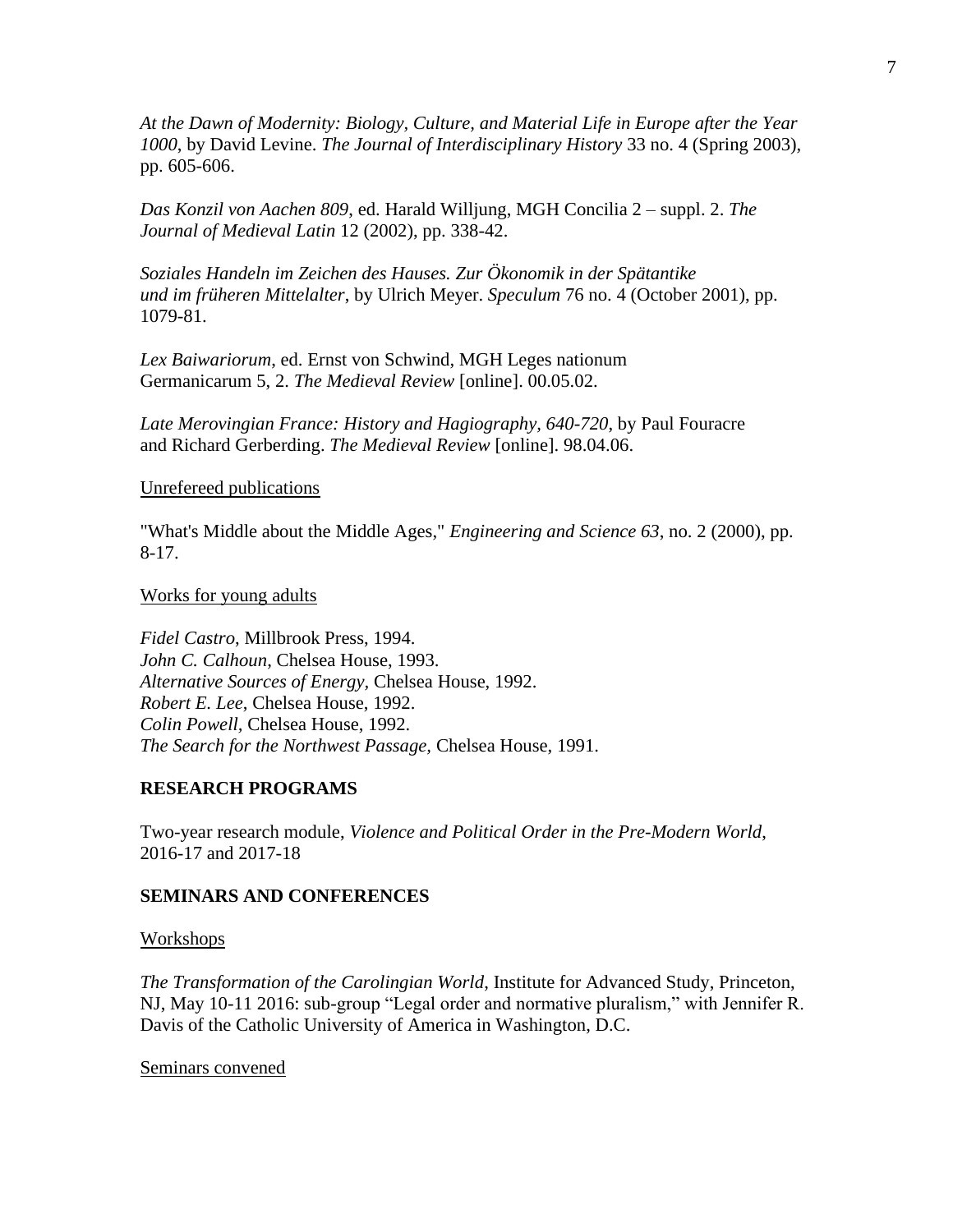International seminar, "Conflict and the Law in Medieval Europe." Central European University, Budapest, Hungary, July 18-29, 2005. Course director (with Piotr Górecki); co-instructor (with Piotr Górecki, Paul Hyams, and John Hudson).

International workshop, "Lay people and the written word in early medieval Europe." The Huntington Library, San Marino, California, November 19-21, 2004. Co-sponsored by the Huntington Library and the British Academy.

Mellon Foundation Interpretive Seminar in the Humanities, "Power, Text, and Community in Medieval Europe." Huntington Library, San Marino, California, July 15- August 23, 2002. Convener and co-instructor (with Prof. Jason Glenn of USC).

### Conferences convened

International conference: "Visions of Medieval Studies in North America: A Conference in Honor of Patrick J. Geary", UCLA, April 13-14, 2019. Co-organizer with Kristina Markman (UC San Diego), Maya Maskarinec (USC), Kate Craig (Auburn University).

Interdisciplinary conference: "Conflict in the Middle Ages," The Huntington Library, San Marino, California, April 2001. Co-convener (with Piotr Górecki) and session commentor.

### Seminars that I have helped to run

International workshop, "Lay people and the written word in early medieval Europe". Institute for Austrian Historical Research, Vienna, November 18-20, 2005. Co-sponsored by the Institute for Austrian Historical Research and the British Academy.

California Medieval History Seminar (formerly the University of California Medieval History Seminar), quarterly meetings at the Huntington Library, San Marino, California. Member of the seminar's steering committee, 1999 – present.

### Conference or seminar papers and lectures that I have been invited to deliver

"Freedom and Unfreedom in the Carolingian Formula Collections," Rhode Island Medieval Circle Lecture, Brown University, March 21, 2019

"Not Just for the Church: Laypeople's Use of Documents in the Carolingian Era," Program in Medieval Studies Lecture Series, Princeton University, February 19, 2019.

"Violence in the Penitential of Columbanus," delivered at the workshop *Representing Violence in Premodern Cultures*, Indiana University Bloomington, November 10-11, 2017.

"The Carolingian Formula Collections: Why Do They Disappear?", delivered at the International Medieval Congress, Leeds, UK, July 3-6, 2017.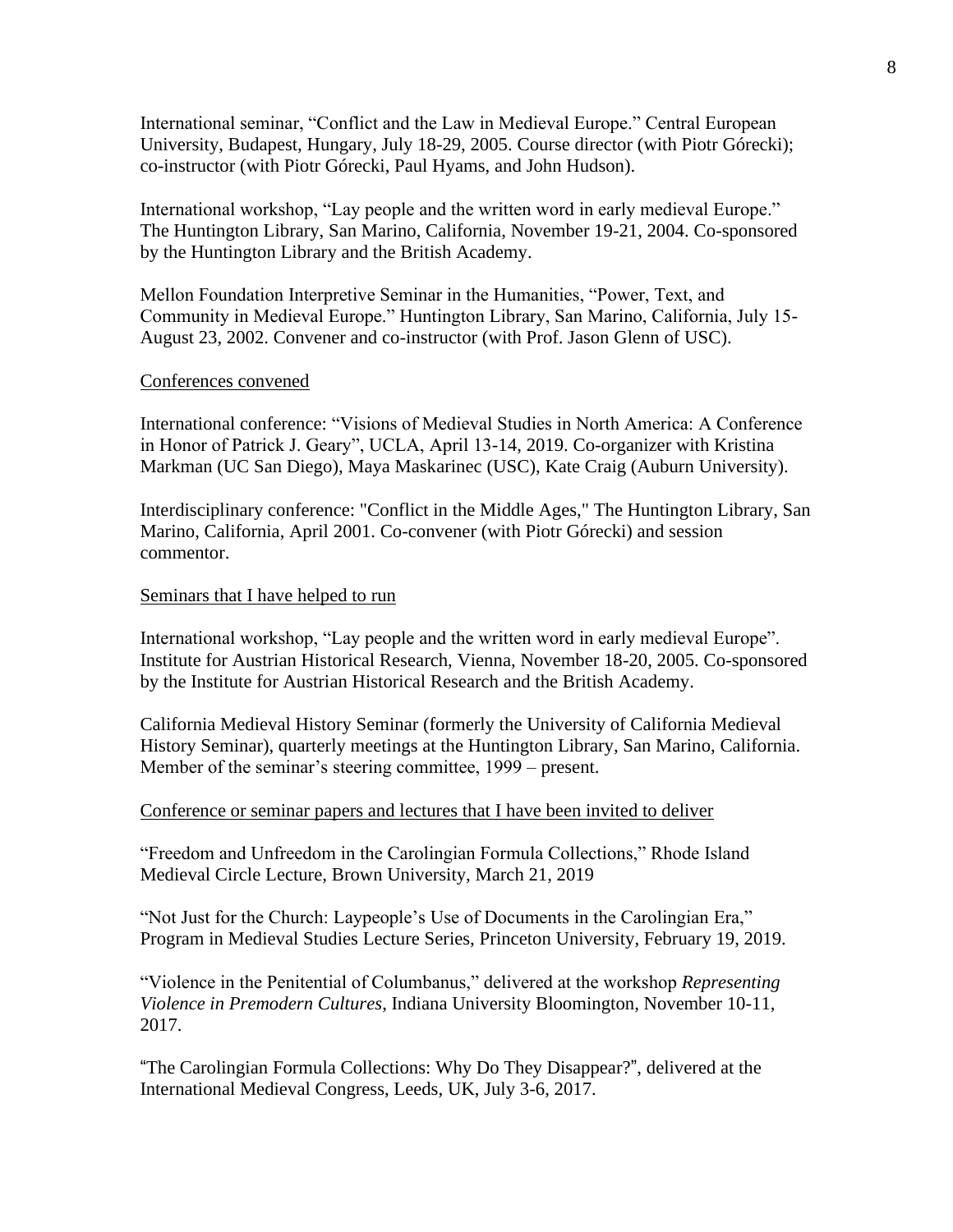"Old Media Put to New Uses: Legal Form Books in Carolingian Europe," delivered at the colloquium "Medieval Media Revolutions," University of Illinois at Urbana-Champaign, April 18, 2015.

"Konfliktführung im Spiegel der karolingischen Formelsammlungen," delivered at the conference "Kleine Welten: Ländliche Gesellschaften im Karolingerreich," Konstanzer Arbeitskreis für mittelalterliche Geschichte, Reichenau, Germany, March 24-27, 2015.

"Women and Documents in Early Medieval Legal Formularies," delivered at the American Historical Association Annual Meeting, New York City, January 2-5, 2015.

"Money in Disputes in the Carolingian Formulae," delivered at the international conference "Wergild, Compensation and Penance: the Monetary Logic of Early Medieval Conflict Resolution," Freie Universität Berlin, Berlin, Germany, September 29-30, 2014.

"Terror in Medieval Europe," delivered at the International Colloquium "Terrorism Research: Past, Present and Future," University of St. Andrews Center for the Study of Terrorism and Political Violence, September 19-20, 2014.

"Communication through Document Forms: the Spread of Formularies in the Eighth, Ninth and Early Tenth Centuries," delivered at the seminar "Political Communication in the Carolingian World," Catholic University, April 25, 2014.

"On the Survival of Roman Legal Language in Carolingian Documentary Formulas," delivered at the Medieval Academy of America Annual Meeting, University of California, Los Angeles, April 10-12, 2014.

"Traveling disputes: changing images of conflict in Carolingian formula books," delivered at the international conference "Politics and Texts in Late Carolingian Europe, c. 870–1000," University of St. Andrews Institute for Mediaeval Studies, July 8-9, 2013.

"Conflict and the Laity in Carolingian Europe," delivered at the 2012 International Medieval Congress, Leeds, UK, July 1-4, 2013.

"On the survival of Roman legal language in Carolingian documentary formulas," delivered at the Volterra-Festus colloquium "Law, Lexica and Libraries: Italy and Francia between the sixth and eleventh centuries," University College London, June  $20<sup>th</sup>$  to  $22<sup>nd</sup>$ 2013.

"Instrumental Terror in Medieval Europe," University of Glasgow, March 20, 2013.

"Instrumental Terror in Medieval Europe," Cambridge University, March 6, 2013.

"The Norms of Terror in Medieval Europe," delivered at the 2012 International Medieval Congress, Leeds, UK, July 9-12, 2012.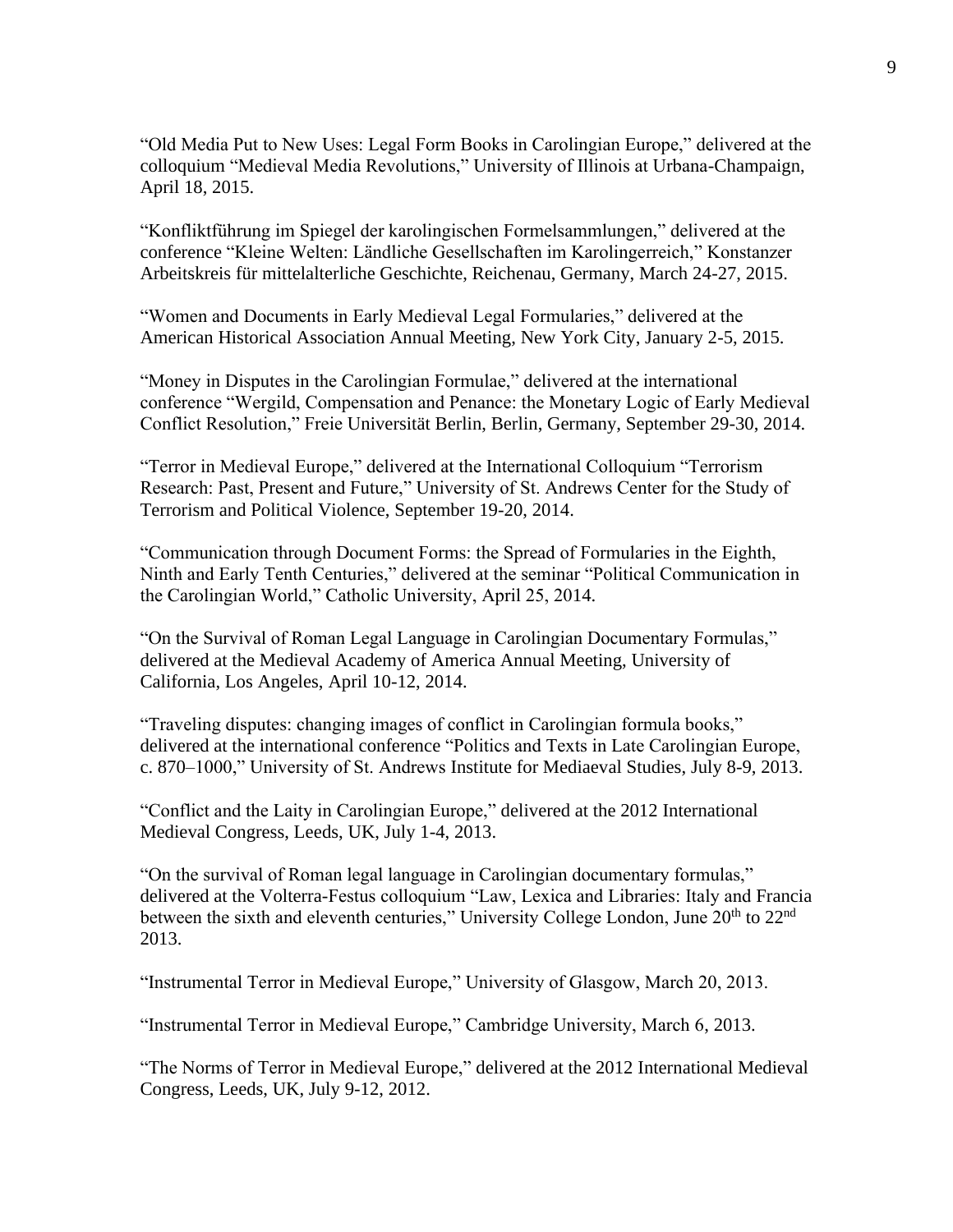Response to Karl Shoemaker, *Sanctuary and Crime in the Middle Ages, 400-1500,* delivered on an "Author Meets Reader" panel at the Association for the Study of Law, Culture, and the Humanities 15<sup>th</sup> Annual Conference, "Representing Justice," Texas Wesleyan University School of Law, March 15-17, 2012.

"Violence and the Frankish Kings," delivered at the international conference *Law, Violence and Social Bonds, c. 900-1250* University of Saint Andrews Institute of Mediaeval Studies, Scotland, June 17-19, 2011.

"Violence and Central Authority in the Carolingian Empire," delivered at the international conference *Violence or consensus? Forms of National Bonds: North –* South, East and West, September 15<sup>th</sup>-18<sup>th</sup>, 2010, at the University of Wrocław, Poland.

"Local Conflict and Central Authority in the Carolingian Formula Collections," 45<sup>th</sup> International Congress on Medieval Studies, Western Michigan University, May 16, 2010.

"Manuscripts and the Past in Early Medieval Europe: the Case of Lay People and Documents," delivered at the doctoral and post-doctoral Summer School in the Study of Old Books, Zadar, Croatia, September 28 – October 2, 2009.

"Monasteries and secular authority in the formulas of Notker the Stammerer," delivered at the international conference "Monasteries and Secular Authorities in the Pre-Millennial Medieval World," University of St. Andrews Institute of Mediaeval Studies, Scotland, July 8-10, 2009.

Keynote Address, "Is there Humor in Medieval Violence," delivered at the 20<sup>th</sup> Annual Indiana University Medieval Symposium, March 29, 2008.

"Charlemagne, God, and the License to Kill," delivered at the University of British Columbia, Vancouver, September 14, 2007.

"The legitimation of violence in early twelfth-century Flanders: Galbert of Bruges' 'Murder of Charles the Good," delivered at the international conference, "The Work and World of Gallus Anonymous," Polish Academy of Arts and Sciences, Krakow, Poland, April 12-13, 2007.

"Die karolingischen Formelsammlungen: warum existieren sie?," delivered at the international conference "Mensch und Schrift. Die Privaturkunden der Karolingerzeit," St. Gall, Switzerland, September 20-23, 2006.

"The Legitimation of Violence in Early Medieval Europe," delivered at the University of California, Riverside, April 28, 2006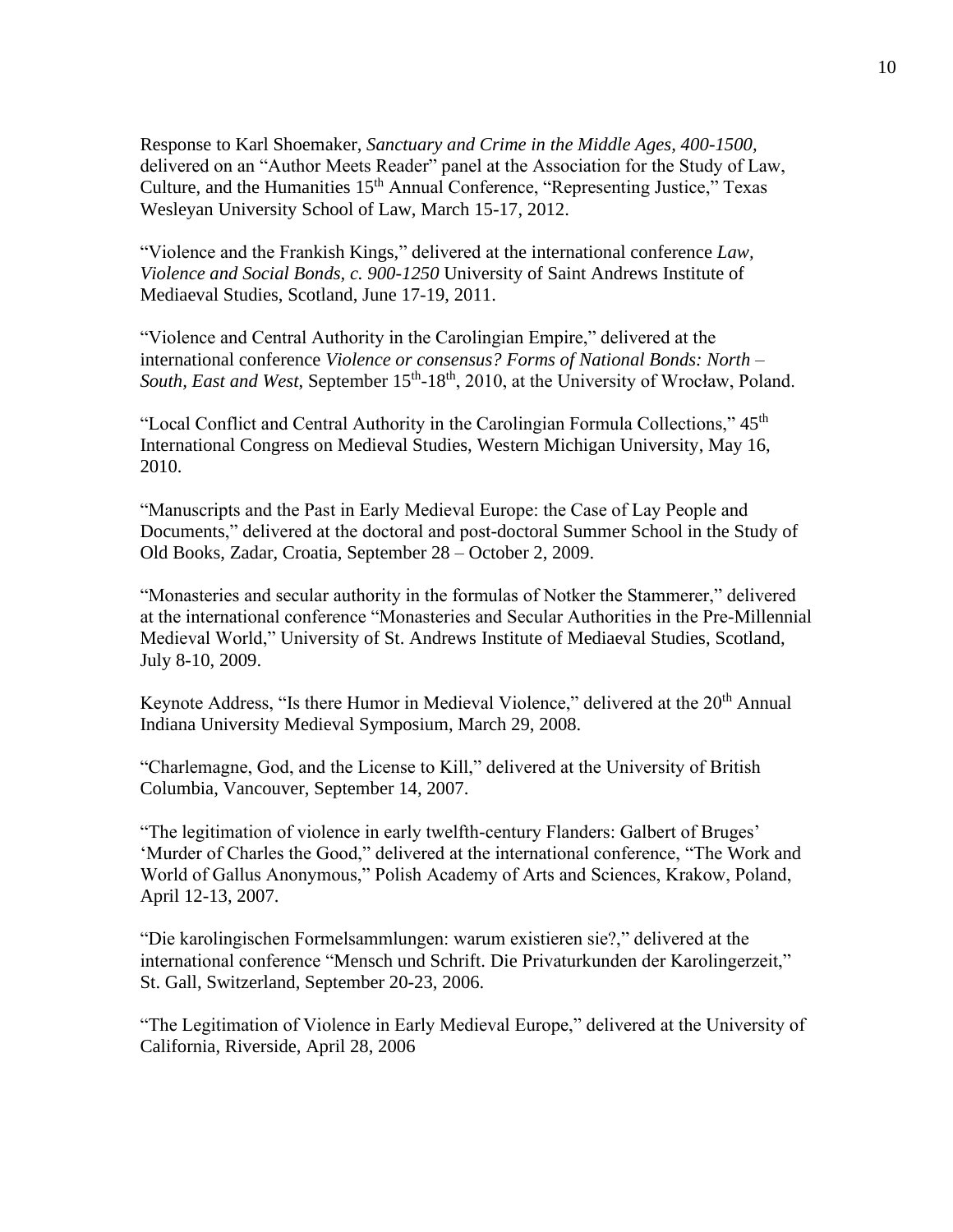"Using the Frankish Past in Carolingian Bavaria: the Evidence from a Salzburg Formulary," delivered at the international conference "Interpreting the Past in Medieval Germany," University of St. Andrews, Scotland, July 19-22, 2005

"Conflict, writing, and personal relationships in the early medieval formulas," delivered at the conference "Right and Might. Ways of Conflict Settlement in the European Middle Ages," University of Bochum, Germany, June 2004.

"The formulas in Leiden BPL 114: evidence for their selection and purpose," delivered at the workshop: "Carolingian legal culture - the evidence of Leiden BPL 114 / Paris BnF lat. 4629," Leiden University, the Netherlands, May 2004.

"When documents are destroyed or lost: lay people and archives in the early Middle Ages," workshop on lay archives held at Birbeck College, University of London, November 21-22, 2003.

"The Idea of Empire in Carolingian Bavaria," workshop on "Representations of power in medieval Germany," University of Aberystwyth, Wales, UK, July 21-24, 2003.

"Lay people and documents in Carolingian Europe," International Medieval Congress, Leeds, United Kingdom, July 2003.

"Disputes among laymen in the early medieval formula collections," 38<sup>th</sup> International Congress on Medieval Studies, Kalamazoo, Michigan, May 2003.

"Charters as Weapons. On the role played by early medieval dispute records in the disputes they record," California Medieval History Seminar, The Huntington Library, San Marino, California, November 2001.

"How Institutions Mattered in the Early Middle Ages," Interdisciplinary Conference: "The Rules of the Game of Politics in the Middle Ages and the Renaissance," University of California, Los Angeles, March 2001.

"Why Go To a Court? Self-interest and the Courts in Early Carolingian Bavaria," American Society for Legal History Annual Meeting, Princeton University, October 2000.

"The Perception of Empire on the Ground: Bavaria during the Reigns of Charlemagne and Louis the Pious," XXX Medieval Workshop: "The Idea of Empire in the Middle Ages," University of British Columbia, October 2000.

"Conflict, Interest, and Authority in Early Carolingian Bavaria," University of California Medieval History Seminar, The Huntington Library, San Marino, California, May 1999.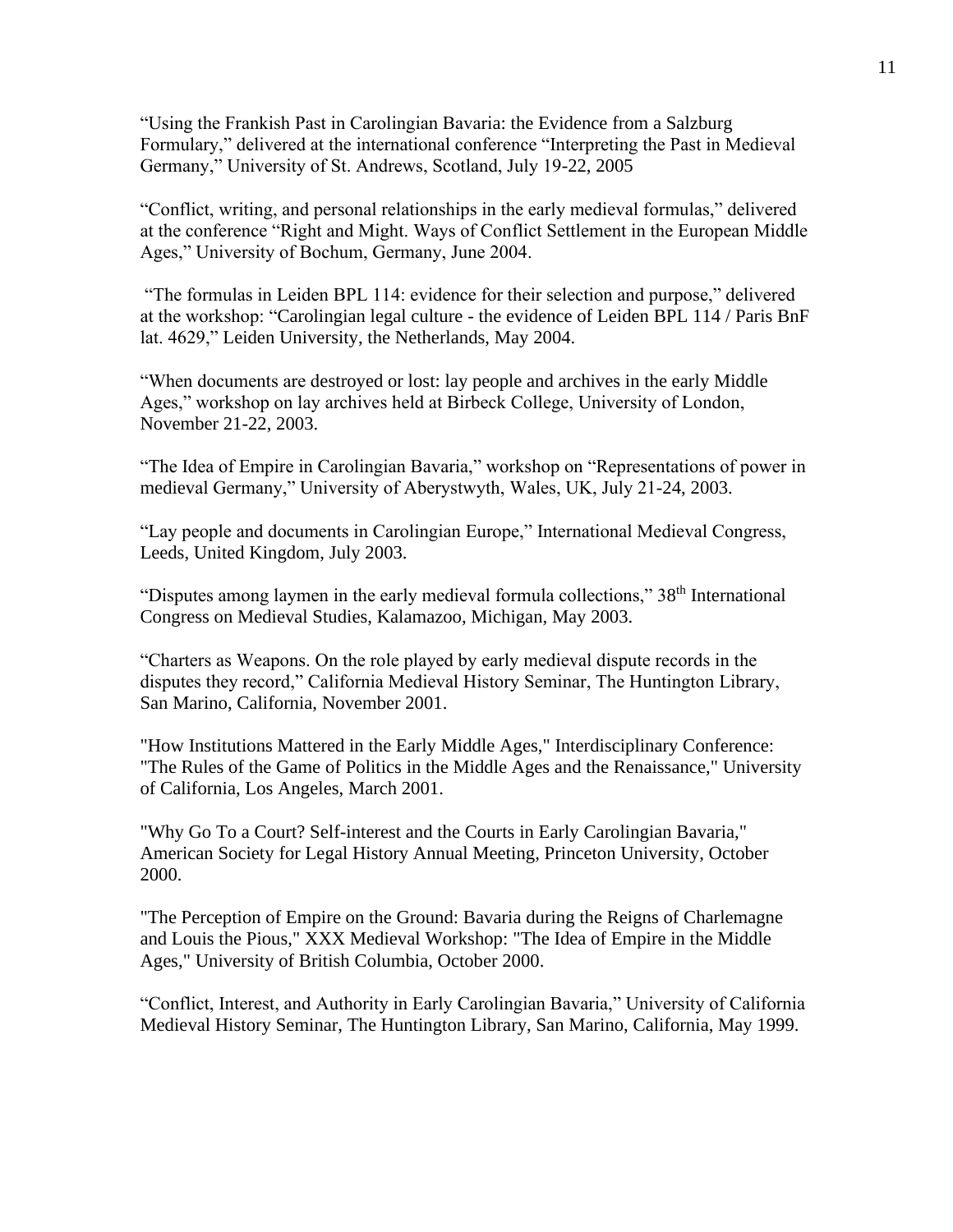"The Manipulation of Norms in Disputes in Early Medieval Bavaria," University of California Medieval History Seminar, The Huntington Library, San Marino, California, May 1997.

## Conference papers given on panels that I helped organize or to which I submitted proposals

"Violence in Early Capetian v. Early Valois France: Same Behavior, Different Ideas of Order?", International conference: "Visions of Medieval Studies in North America: A Conference in Honor of Patrick J. Geary", UCLA, April 14, 2019.

"On the survival of Roman legal language in Carolingian documentary formulas, Medieval Academy Annual Meeting, University of California, Los Angeles, April 11, 2014."

"Introduction," in the workshop "Lay People, Institutions, and Documents in the Early Middle Ages," Medieval Academy of America Annual Meeting, Vancouver, B. C., Canada, April 4, 2008.

"The *Gesta municipalia* in the Carolingian period from the perspective of the formulas," delivered at the international workshop, "Lay people and the written word in early medieval Europe." The Huntington Library, San Marino, California, November 19-21, 2004.

"Laymen and Archives in Late Antique Gaul and the Carolingian World," International Medieval Congress, Leeds, United Kingdom, July 2002.

"When Documents are Destroyed or Lost: lay people and archives in the early Middle Ages," 37<sup>th</sup> International Congress on Medieval Studies, Kalamazoo, Michigan, May 2002.

"Charters as Weapons: Dispute Records as Part of the Disputing Process in Early Carolingian Bavaria," 34th International Congress on Medieval Studies, Kalamazoo, Michigan, May 1999.

"The Control of Memory as a Tactic in Early Medieval Disputes," Eighth Annual Symposium in Medieval, Renaissance and Baroque Studies, "Memoria," University of Miami, February 1999.

"*Justitia* vs. *Conventio*: Compromise Settlements in the St. Gall Charters, 800-950," Medieval to Early Modern Societies of the Pacific Conference, Seattle, February 1995.

"To Perform Deeds of Knighthood: Galbert of Bruges and the Rituals of Feudal Violence," 28th International Congress on Medieval Studies, Kalamazoo, Michigan, May 1995.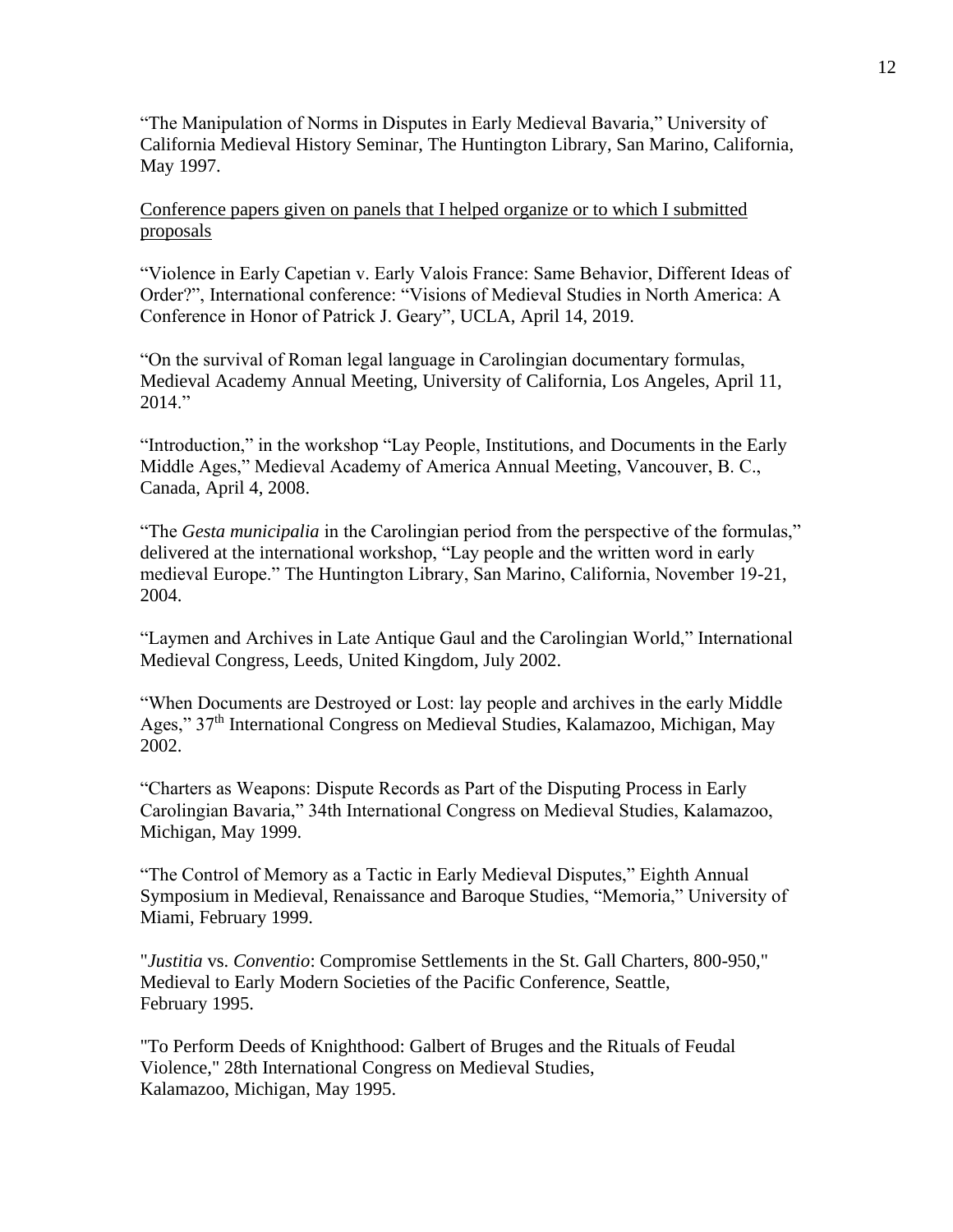## **PROFESSIONAL SERVICE**

Member, Review Panel, German Research Foundation (*Deutsche Forschungsgemeinschaft*) "Excellence Strategy" proposals, Panel Session on "ExStra1\_2018/1\_GS12", Cologne, Germany, May 28-30, 2018.

Series Editor, the Medieval World Series, Routledge Press.

Planning Board, Medieval Academy of America Annual Meeting, April 10-12, 2104.

Grant reviewer, German Research Foundation, European Research Council

Editorial Board, *The Medieval Review*

Member, Publications Advisory Board, Medieval Academy Books, Medieval Academy of America

Member, Editorial Board, *Law and History Review*

Book proposal or manuscript referee for the following publishers: Ashgate Press, Brill, Routledge.

Article referee for the following journals: *Genocide Studies International*, *Journal of Economic History, Historical Methods, Law and History Review, Speculum, Studies in Medieval and Renaissance History, Viator.*

Outside participant, "Sunset" review of the UCLA Center for Medieval and Renaissance Studies, 1999 and 2005.

Steering Committee, California Medieval History Seminar, 1999 - present

## **INSTITUTE SERVICE**

Chair, Undergraduate Academic Standards and Honors Committee, Fall 2020 – present Chair, Convocations Committee, Fall 2015-present Caltech Faculty Board, Fall 2010 – 2014 Caltech Library Committee, Fall 2011 – present Caltech Ad Hoc Committee on the Future of the Bookstore, Fall 2009 – Fall 2011 Caltech Ad Hoc Core Curriculum Task Force, Fall 2008 – Winter 2011 Caltech Aims and Needs Committee, Spring 2008 – Winter 2009 Undergraduate Academic Standards and Honors Committee, Caltech, Summer 2007 – Summer 2104, Fall 2015-present. Undergraduate Admissions Committee, Caltech, Fall 2007 – Fall 2008, Fall 2011 – Fall 2012. Member, Humanities Curriculum Committee, Fall 2007 – present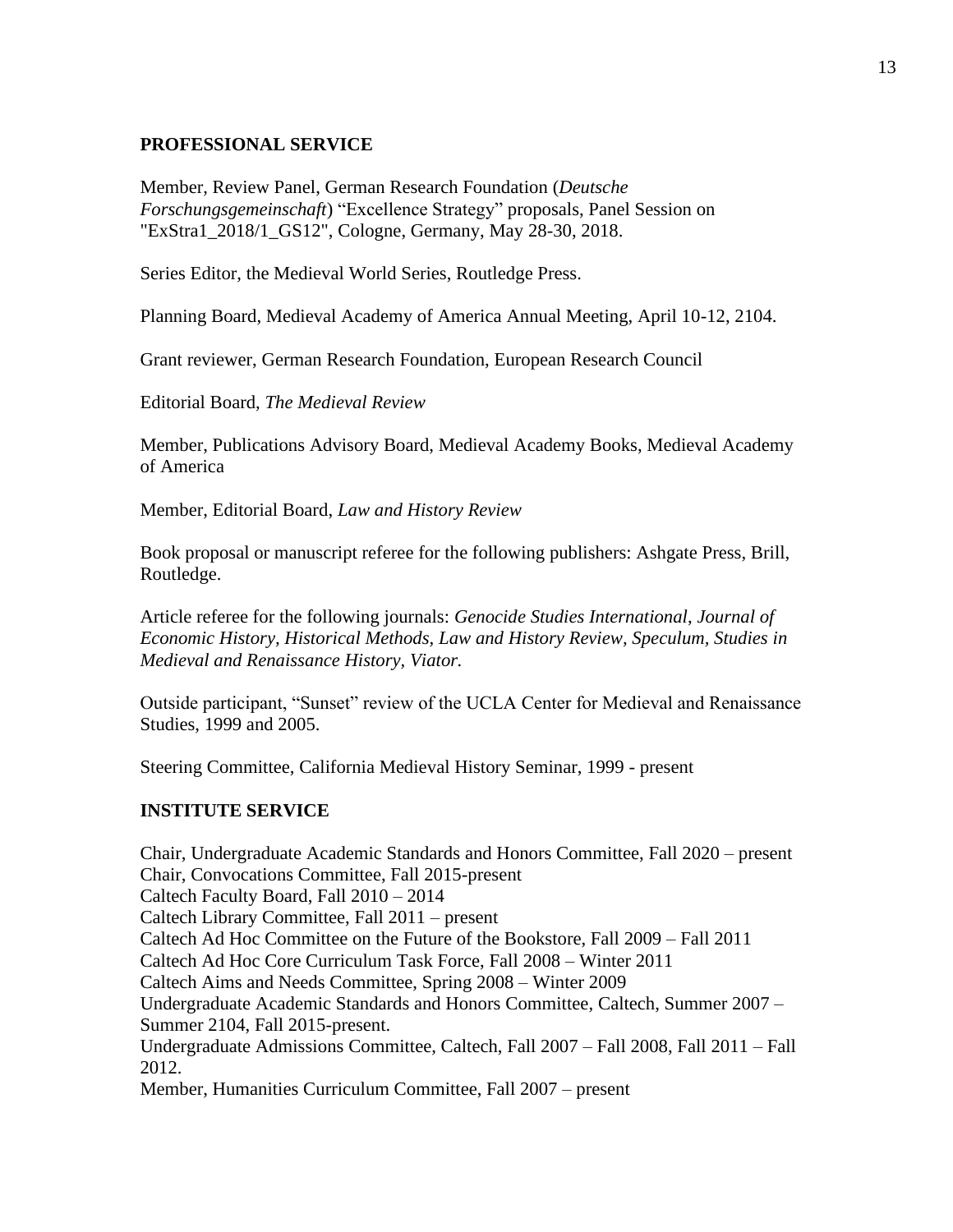Chair, Faculty sub-committee on minors in the humanities, Spring 2005 – 2006 Chair, Upper-class Admissions Committee, Caltech, Fall 2002 – 2006 History Option Representative and History Faculty Convener, Caltech, Fall 2000 – present Curriculum Committee, Caltech, Fall 2000 – 2006 Non-resident Faculty Associate, Lloyd House, Caltech, 2000 – 2006 Caltech-Huntington Committee for the Humanities, Fall 1998 – 2004

## **PROFESSIONAL MEMBERSHIPS**

Medieval Academy of America Medieval Academy of the Pacific

## **CALTECH COURSES**

*Medieval Europe: The Problem of Violence.* Freshman Humanities Course. A one quarter introductory seminar on the norms of violence in Europe between the sixth and the fifteenth centuries CE (Hum/H 10).

*The Classical and Medieval Worlds.* Freshman Humanities Course. A one quarter survey of European history from the first through the fourteenth centuries CE (Hum/H 3a).

*Early Modern Europe*. Freshman Humanities Course. A one quarter survey of European history from the fifteenth through the eighteenth centuries CE (Hum/H 3b).

*The Early Middle Ages*. Upper-level history course. A survey of medieval history from late antiquity through the turn of the first millennium (H 108a).

*The High and Late Middle Ages.* Upper-level history course. A survey of medieval history from the turn of the first millennium through the Protestant Reformation (H108b).

*Medieval Knighthood*. Upper-level history course. A social history of the knight from the early Middle Ages through the fifteenth century (H 109).

*The World of Charlemagne*. Upper-level history course. An in-depth study of European history, politics, society and culture in the eighth and ninth centuries (H 110).

*The Medieval Church*. Upper-level history course. A one-quarter seminar on the history of the western Catholic Church as a religious, social, political, and economic institution in late antiquity and the Middle Ages (H 111).

*The Vikings*. Upper-level history course. A one quarter seminar on the Vikings of the eighth through the eleventh centuries as a historical problem (H 112).